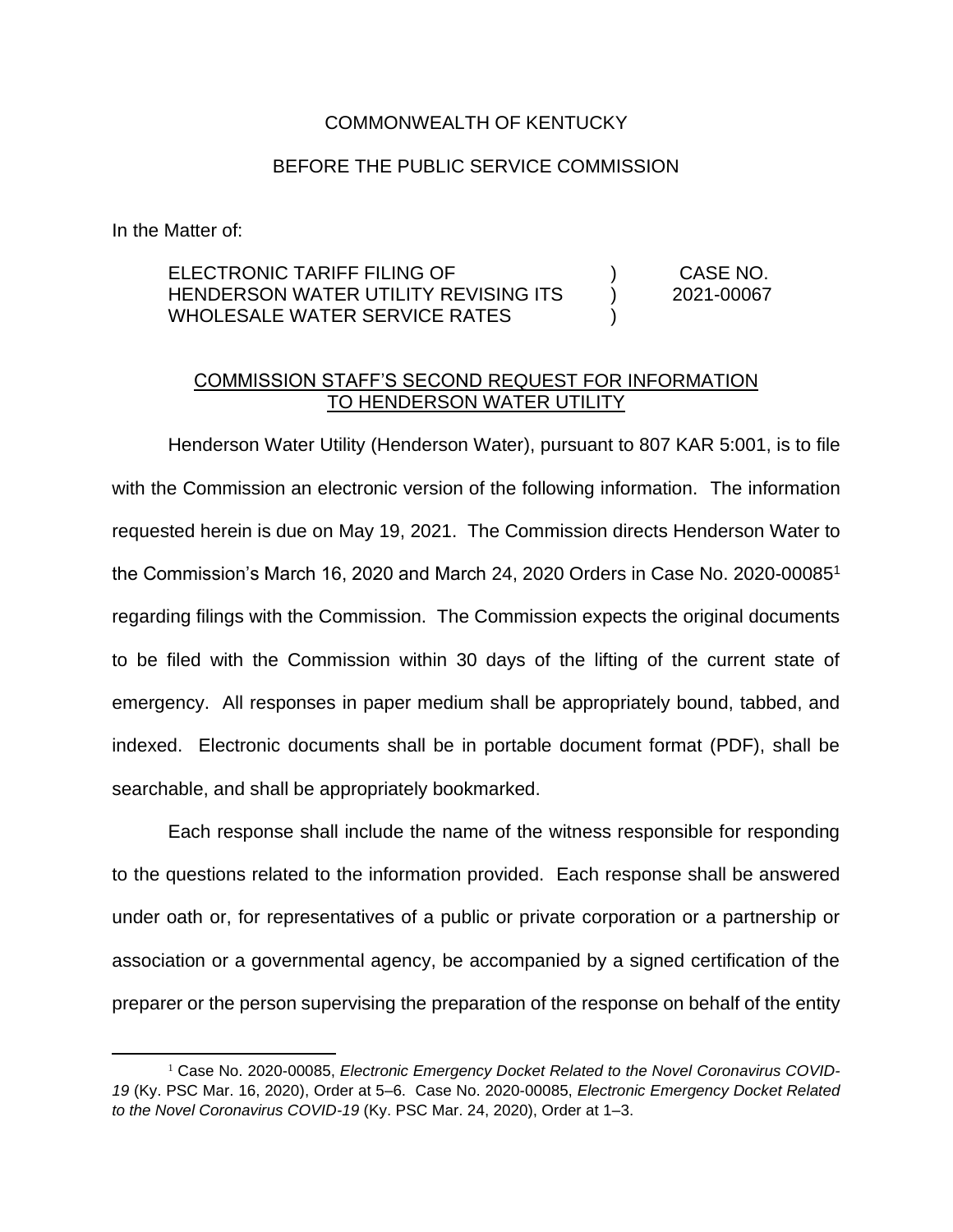that the response is true and accurate to the best of that person's knowledge, information, and belief formed after a reasonable inquiry.

Henderson Water shall make timely amendment to any prior response if Henderson Water obtains information that indicates the response was incorrect when made or, though correct when made, is now incorrect in any material respect. For any request to which Henderson Water fails or refuses to furnish all or part of the requested information, Henderson Water shall provide a written explanation of the specific grounds for its failure to completely and precisely respond.

Careful attention shall be given to copied material to ensure that it is legible. When the requested information has been previously provided in this proceeding in the requested format, reference may be made to the specific location of that information in responding to this request. When applicable, the requested information shall be separately provided for total company operations and jurisdictional operations. When filing a paper containing personal information, Henderson Water shall, in accordance with 807 KAR 5:001, Section 4(10), encrypt or redact the paper so that personal information cannot be read.

1. Refer to Henderson Water's response to Commission Staff's First Request for Information (Staff's First Request) Item 6. Provide a detailed explanation of the agreement with Big Rivers Electric Corporation (BREC) and the circumstances that have led to the significant increase in electricity costs. Include in the explanation Henderson Water's plans to mitigate this in the future.

2. Refer to Henderson Water's responses to Staff's First Request, Item 6. Henderson Water explains that in Fiscal Year 2020 it began the design of lines to and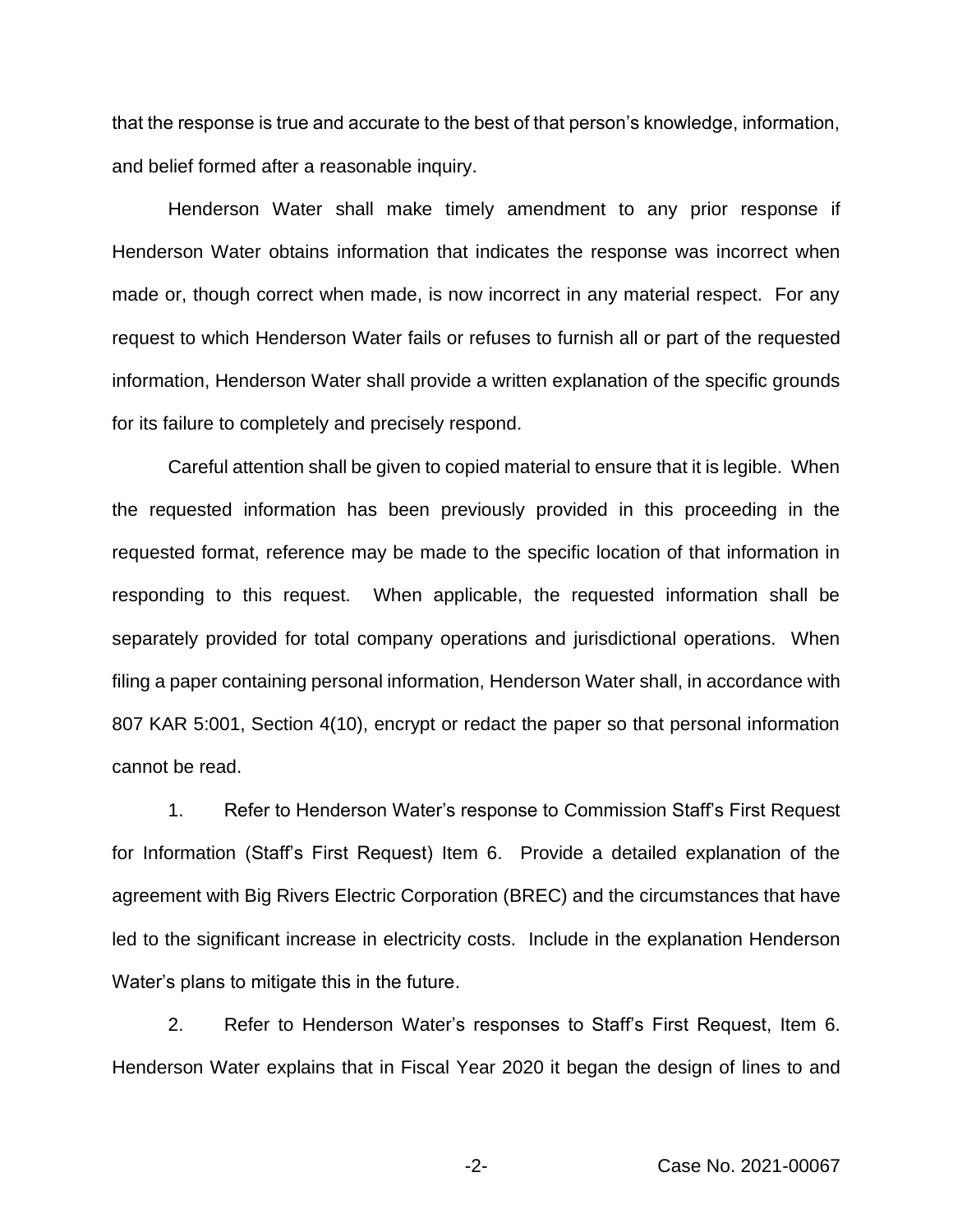pumps in the existing BREC intake structure at a cost of \$82,000. This project was abandoned and Henderson Water began design of a separate intake structure. Henderson Water expensed the \$82,000 spent on the abandoned project in Fiscal Year 2020.

a. Provide an itemized breakdown of the \$82,000 abandoned design costs.

b. Explain whether any of the design work for the exiting BREC intake can be utilized in the design of the separate intake structure.

c. Given that the design work for the existing BREC intake is a nonrecurring expenditure, explain why it should be expensed in one year rather than to be amortized.

d. In Case No.  $1989-00348$ <sup>2</sup> the Commission allowed Kentucky-American Water Company to amortize the abandoned design costs for Kentucky River Station II over five years finding they were reasonable and prudent costs under the circumstances. Provide documentation to show that Henderson Water's abandoned design costs for the BREC intake were reasonable and prudent costs and that they should be recovered from the wholesale customers.

e. If the Commission finds the abandoned design costs were reasonable and prudent, identify a reasonable amortization period to recover the abandoned design costs over. Provide documentation to support Henderson Water's proposed amortization period.

<sup>2</sup> *See* Case No. 1989-00348, *In the Matter of Notice of Adjustment of the Rates of Kentucky-American Water Company Effective on January 28, 1990* (Ky. PSC June 28, 1990) at pages 3–7.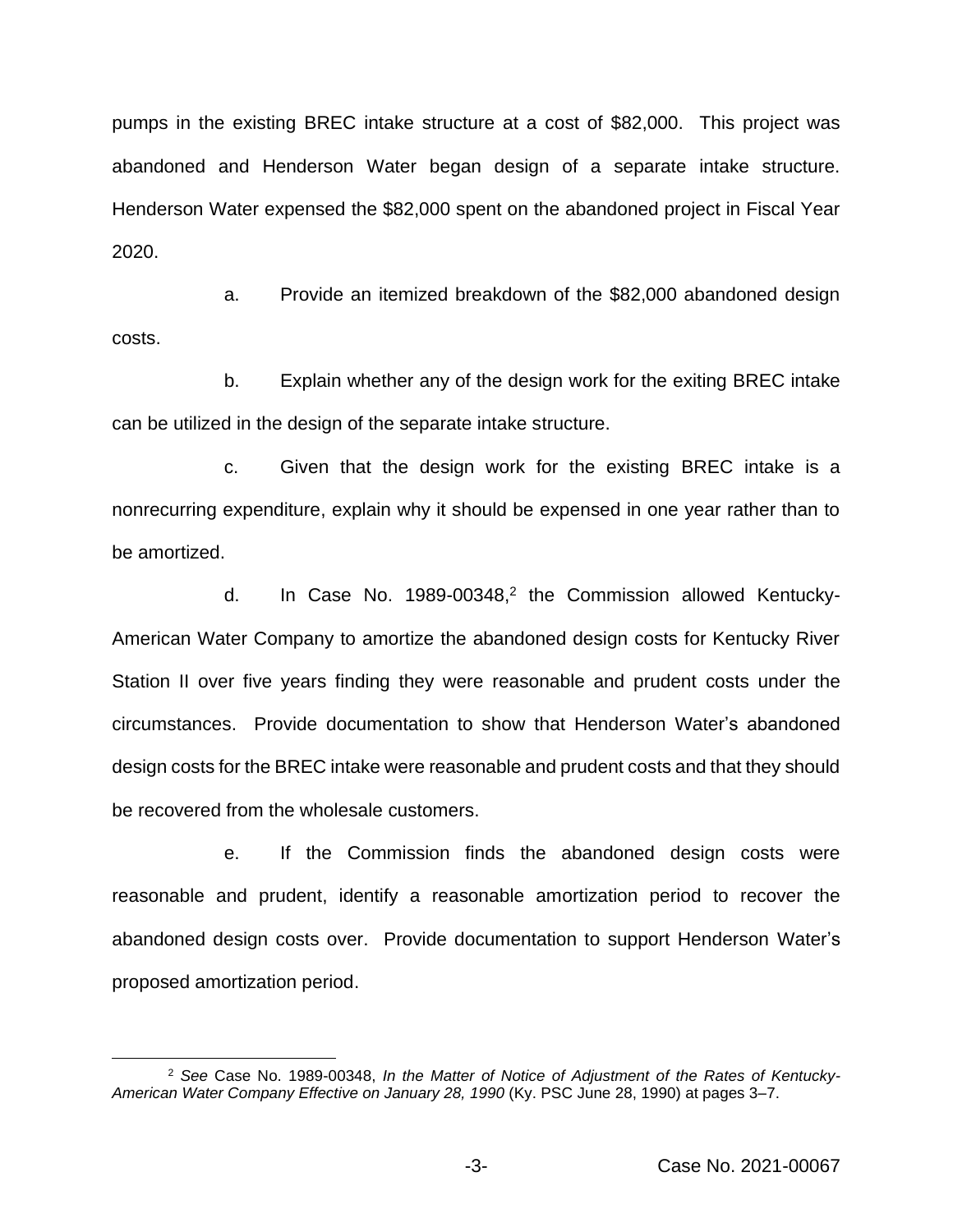3. Refer to Henderson Water's response to the Commission's February 23, 2021 Order, Appendix B, Item 34.a., Excel Spreadsheet: 34a-HCWD\_North\_Water\_Contract\_FY2020.

a. Provide a breakdown of the expenses included in the City Overhead Allocation.

b. Provide an explanation of the 35 percent that was used to determine the amount of the City Overhead Allocation.

4. Refer to Henderson Water's response to the Commission's February 23, 2021 Order, Appendix B, Item 34.a., Excel Spreadsheet:\_34a-HCWD\_South\_Water\_Contract\_FY2020. Provide an explanation of the 10 percent that was used to determine the amount of the City Overhead allocation.

5. Provide an explanation why it is reasonable to reduce the expenses using 35 percent for the City Overhead Allocation for the Henderson County District North rate, 10 percent for the City Overhead Allocation for the Henderson County District South rate, and no adjustment for the Beech Grove District rate.

6. Provide an explanation why it is reasonable to charge Beech Grove District and Henderson County District South differing rates when the water system facilities used to provide service are the same.

7. Provide the total gallons of water billed for all customers being served by Henderson Water's North system.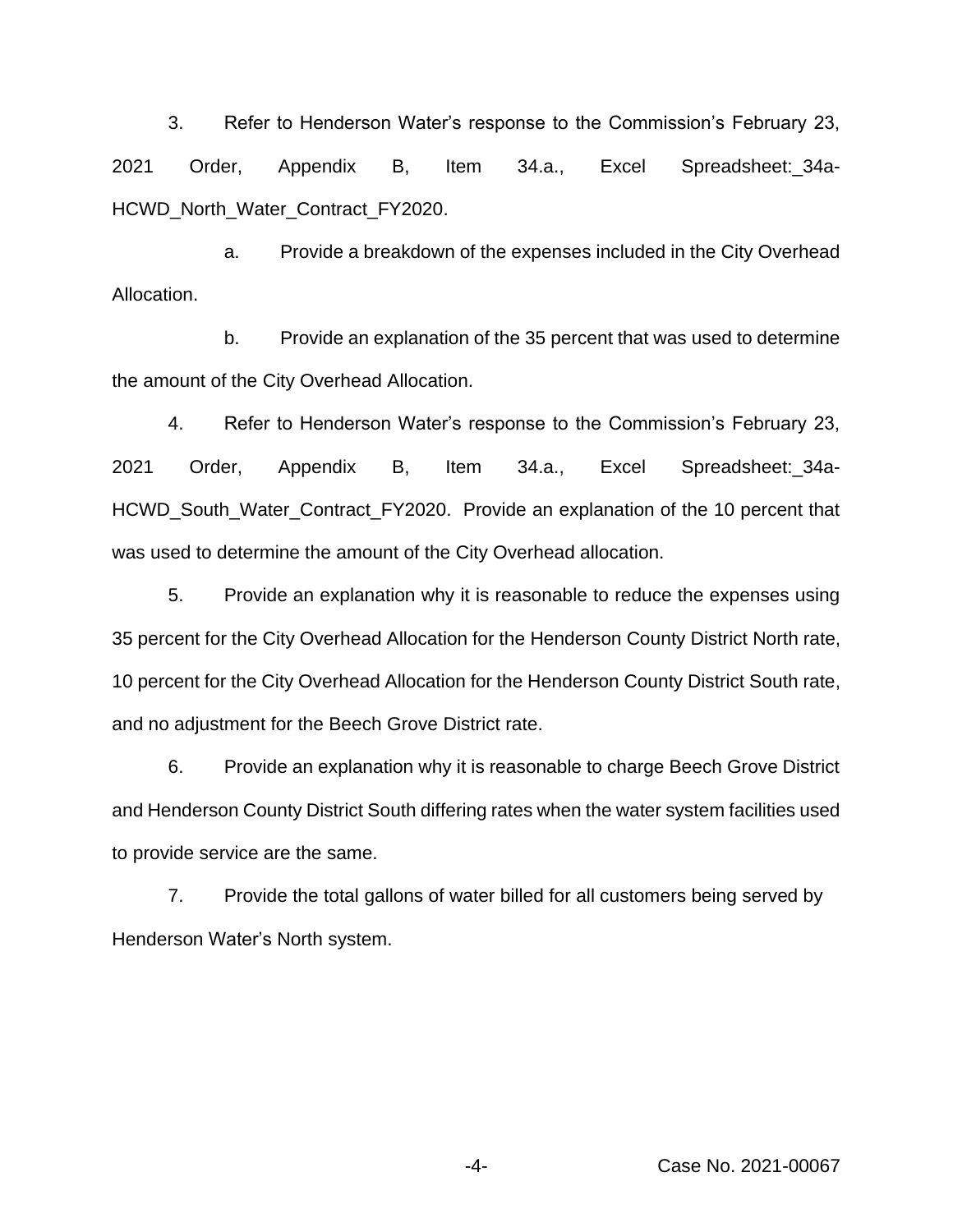8. Provide the total number of customers for each customer classification for Henderson Water.

Shake C. Thidiver

Linda C. Bridwell, PE Executive Director Public Service Commission P.O. Box 615 Frankfort, KY 40602

DATED \_<u>MAY 03 2021 \_\_\_\_\_\_\_\_\_</u>\_\_\_

cc: Parties of Record